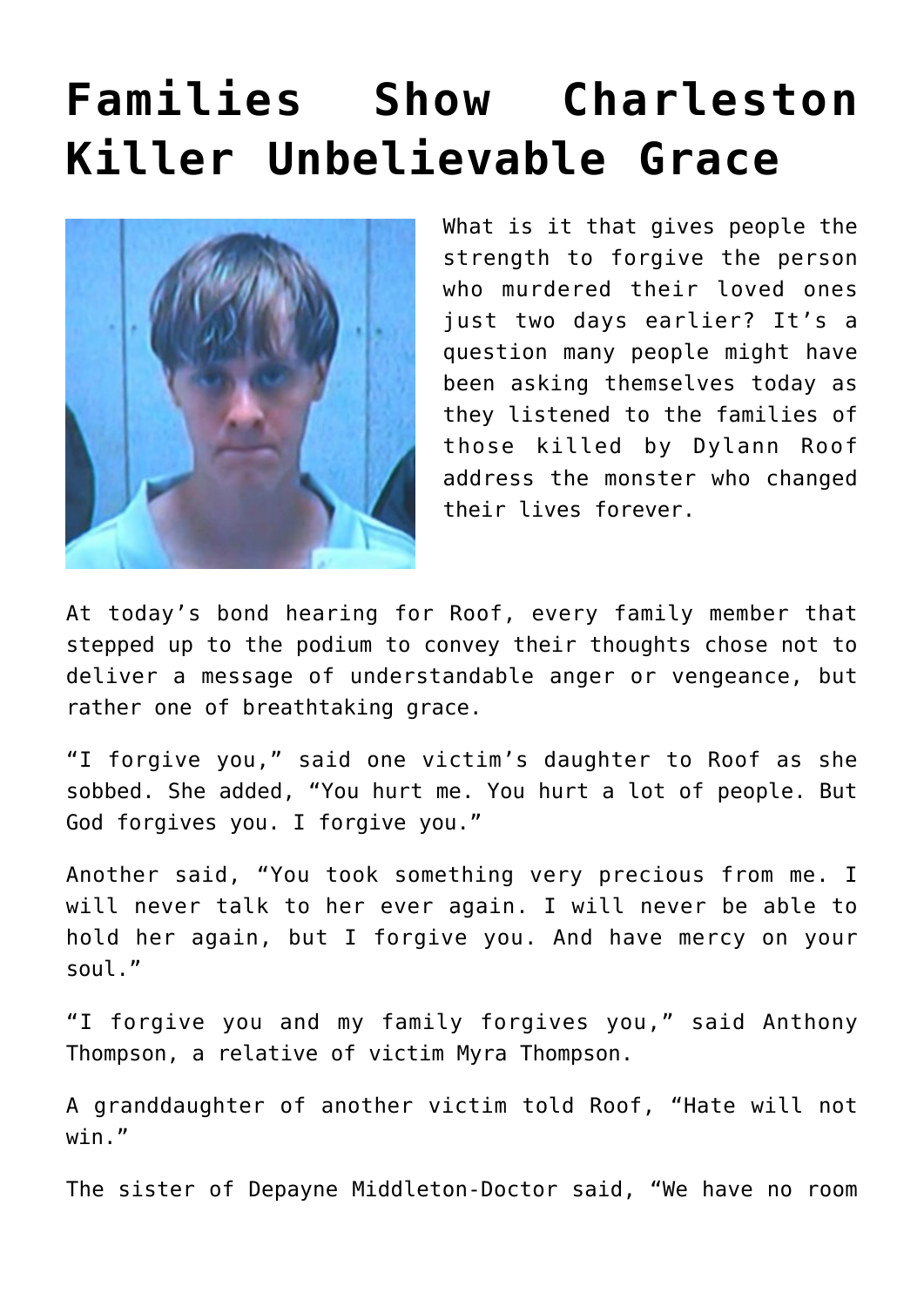for hate so we have to forgive and I pray God on your soul."

It was an amazing display, the kind I'm not sure I'd ever be strong enough to be a part of, if it were *my* family that Roof had destroyed. What we witnessed was something miraculous: The comfort and healing power that comes with having faith in God.

Yes, I truly believe that.

I'm a lifelong Christian, but I rarely write about my faith. For the most part, I don't think it has a place in politics, and I certainly don't have any interest in imposing my beliefs on others. I respect just about everyone's religious backgrounds including those that reject religion all together.

When I hear people insist that religion (specifically Christianity when they're talking about the United States) spawns bigotry and does more damage than good to society, I tend to let such assertions roll off my shoulders. I'm able to do this, because I know in my understanding of God's message (and in my heart) that it's just not true.



Pre-order John Daly's upcoming novel BLOOD TRADE.